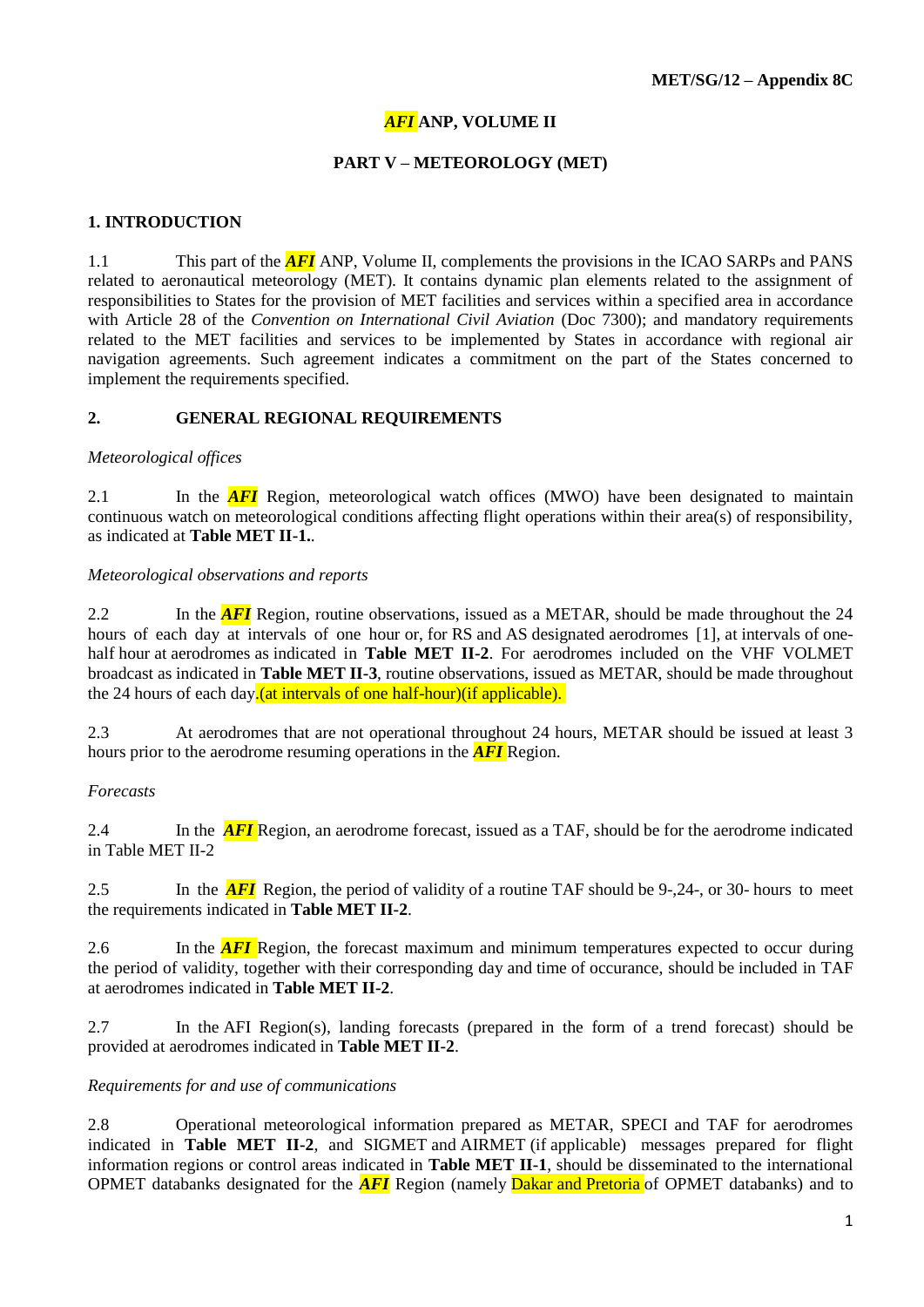the centre designated for the operation of the aeronautical fixed service satellite distribution system (SADIS) and the Internet-based service (Secure SADIS FTP) in the *AFI* Region.

2.9 SIGMET messages should be disseminated to other meteorological offices in the *AFI* Region *in accordance with the AFI meteorological bulletin exchange scheme (AMBEX).*

2.10 Special air-reports that do not warrant the issuance of a SIGMET should be disseminated to other meteorological offices in the *AFI* Region i*n accordance with the AFI meteorological bulletin exchange scheme (AMBEX).*

2.11 In the **AFI** Region, meteorological information for use by aircraft in flight should be supplied through VOLMET broadcasts.

2.12 In the **AFI** Region, the aerodromes for which METAR and SPECI are to be included in VOLMET broadcasts, the sequence in which they are to be transmitted and the broadcast time, is indicated in **Table MET II-3**.

## **3. SPECIFIC REGIONAL REQUIREMENTS**

## EXAMPLES

*Meteorological observations and reports*

3.1 For the EUR Region, routine observations, issued as METAR, should be made throughout the 24 hours of each day at intervals of one half-hour

3.2 In the (**NAME)** Region, aeronautical meteorological stations have been established on offshore structures or at other points of significance in support of helicopter operations to offshore structures, as indicated at Table MET II-MID-X (Former MET 1C Offshore structures). [if applicable]

3.3 In the **(NAME)** Region, information on the sea-surface temperature and the state of the sea or the significant wave height from aeronautical meteorological stations established on offshore structures in support of helicopter operations should be included as supplementary information in METAR and SPECI as indicated in Table METII-MID-X (MET 1C Offshore structures). [if applicable]

3.4 In the **AFI** Region, information on the state of the runway should be included as supplementary information in METAR and SPECI as indicated in Table MET II-2 (Former MET 1A Aerodrome meteorological offices).

3.5 In the (NAME) Region, GAMET area forecasts and/or area forecasts for low-level flights in chart form prepared in support of the issuance of AIRMET information, and AIRMET information for low-level flights relevant to the whole route, should be supplied to operators and flight crew members and kept up to date. Section II of the GAMET area forecast should include information,in addition to the provisions in Anne x 3, as contained at Appendix MET LLF to Part V (MET). [if applicable]

## AIRMET information

3.6 In the (NAME) Region, AIRMET information should be issued by a MWO for its areas of responsibility as indicated in Table MET II-1 (Former MET 1B Meteorological wach offices). [if applicable]

OPMET information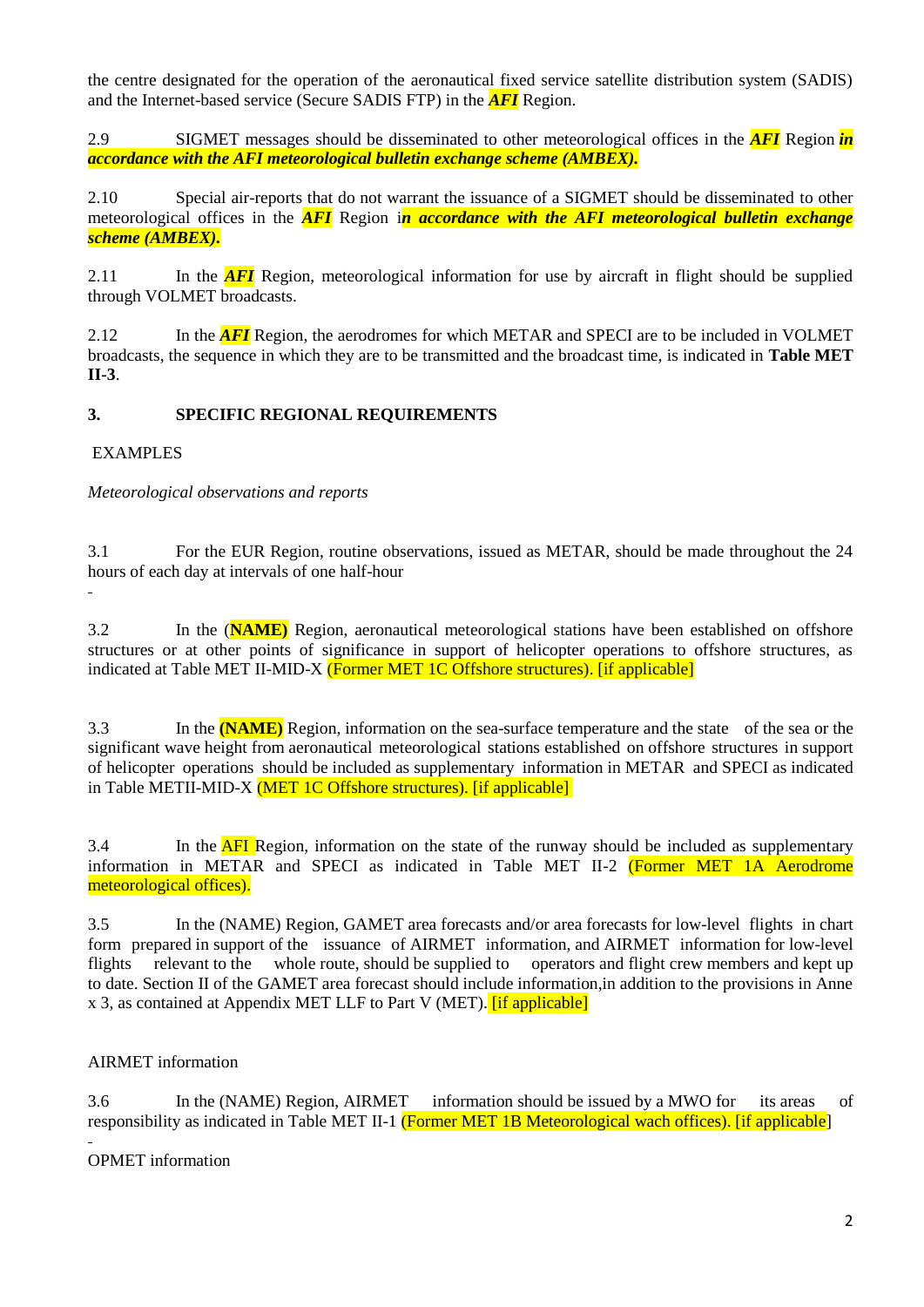3.7 In the EUR Region, The details of the exchange scheme to be used the OPMET information is given in the EUR Region-EUR OPMET Data Management Handbook (EUR Doc 018). [if applicable]

Service for operators and flight crew members

3.8 In the **(NAME)** Region, meteorological information for pre-flight planning by operators of helicopters flying to offshore structures as indicated in Table MID MET II-X (Former MET 1C Offshore structures) should include data covering the layers from sea level to FL 100. Particular mention should be made of [the expected surface visibility, the amount, type (where available), base and tops of cloud below FL 100, the sea state and sea-surface temperature, the mean sea-level pressure and the occurrence or expected occurrence of turbulence and icing]. [if applicable]

3.9 In the APAC Region, scheduled VOLMET broadcasts should contain TAF and SIGMET.

3.10 In the APAC Region, METAR, SPECI and TAF should be available for uplink to aircraft in flight via D-VOLMET.

# **TABLE MET II-1 - [METEOROLOGICAL WATCH OFFICES](https://portal.icao.int/space/ANP/Documents/AFI/FASID%20Table%20MET%20II-1.docx)**

## **EXPLANATION OF THE TABLE**

#### **Column**

| <b>Column</b>  |                                                                                                                                                                                                                         |
|----------------|-------------------------------------------------------------------------------------------------------------------------------------------------------------------------------------------------------------------------|
| $\mathbf{1}$   | Name of the State where meteorological service is required                                                                                                                                                              |
| $\overline{2}$ | Name of the flight information region (FIR) or control area (CTA) where meteorological service is<br>required                                                                                                           |
|                | Note: The name is extracted from the ICAO Location Indicators (Doc 7910) updated quarterly. If a<br>State wishes to change the name appearing in Doc 7910 and this table, ICAO should be notified<br><i>officially.</i> |
| 3              | ICAO location indicator of the FIR or CTA                                                                                                                                                                               |
| $\overline{4}$ | Name of the meteorological watch office (MWO) responsible for the provision of meteorological<br>service for the FIR or CTA                                                                                             |
|                | Note: The name is extracted from the ICAO Location Indicators (Doc 7910) updated quarterly. If a<br>State wishes to change the name appearing in Doc 7910 and this table, ICAO should be notified<br><i>officially.</i> |
| 5              | ICAO location indicator of the responsible MWO                                                                                                                                                                          |
| 6              | Requirement for SIGMET information (excluding for volcanic ash and for tropical cyclones) to be<br>provided by the MWO for the FIR or CTA concerned, where:                                                             |
|                | $Y - Yes$ , required                                                                                                                                                                                                    |
|                | $N - No$ , not required                                                                                                                                                                                                 |
| 7              | Requirement for SIGMET information for volcanic ash to be provided by the MWO for the FIR or<br>CTA concerned, where:                                                                                                   |
|                | $Y - Yes$ , required                                                                                                                                                                                                    |
|                | $N - No$ , not required                                                                                                                                                                                                 |
| 8              | Requirement for SIGMET information for tropical cyclone to be provided by the MWO for the FIR<br>or CTA concerned, where:                                                                                               |
|                | $Y - Yes$ , required                                                                                                                                                                                                    |
|                | $N - No$ , not required                                                                                                                                                                                                 |
| 9              | Requirement for AIRMET information to be provided by the MWO for the FIR or CTA concerned,<br>where                                                                                                                     |
|                | $Y - Yes$ , required                                                                                                                                                                                                    |
|                | $N - No$ , not required                                                                                                                                                                                                 |
|                |                                                                                                                                                                                                                         |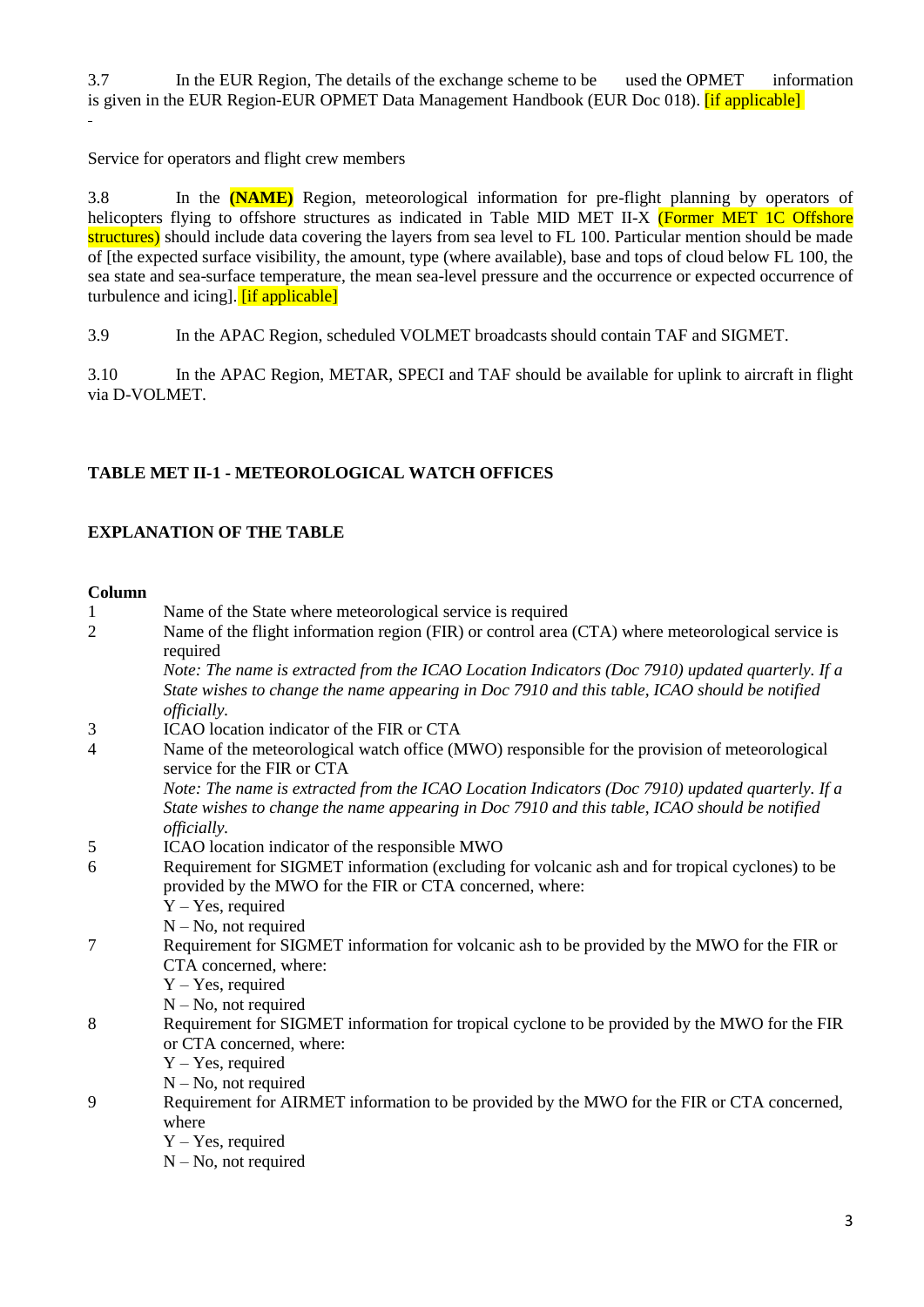# **TABLE MET II-2 - [AERODROME METEOROLOGICAL OFFICES](https://portal.icao.int/space/ANP/Documents/AFI/FASID%20Table%20MET%20II-2.docx)**

# **EXPLANATION OF THE TABLE**

#### **Column**

| $\mathbf{1}$   | Name of the State where meteorological service is required                                            |
|----------------|-------------------------------------------------------------------------------------------------------|
| $\overline{2}$ | Name of the AOP aerodrome where meteorological service is required                                    |
|                | Note: The name is extracted from the ICAO Location Indicators (Doc 7910) updated quarterly. If a      |
|                | State wishes to change the name appearing in Doc 7910 and this table, ICAO should be notified         |
|                | <i>officially.</i>                                                                                    |
| 3              | ICAO location indicator of the AOP aerodrome                                                          |
| 4              | Designation of AOP aerodrome:                                                                         |
|                | RG - international general aviation, regular use                                                      |
|                | RS - international scheduled air transport, regular use                                               |
|                | RNS - international non-scheduled air transport, regular use                                          |
|                | AS - international scheduled air transport, alternate use                                             |
|                | ANS - international non-scheduled air transport, alternate use                                        |
| 5              | Name of the aerodrome meteorological office responsible for the provision of meteorological           |
|                | service                                                                                               |
|                | Note: The name is extracted from the ICAO Location Indicators (Doc 7910) updated quarterly. If a      |
|                | State wishes to change the name appearing in Doc 7910 and this table, ICAO should be notified         |
|                | <i>officially.</i>                                                                                    |
| 6              | ICAO location indicator of the responsible aerodrome meteorological office                            |
| 7              | Requirement for METAR/SPECI from the aerodrome concerned, where:                                      |
|                | $Y - Yes$ , required                                                                                  |
|                | $N - No$ , not required                                                                               |
| 8              | Requirement for information on the state of the runway provided by the appropriate airport authority  |
|                | to be included as supplementary information in METAR/SPECI from the aerodrome concerned,              |
|                | where:                                                                                                |
|                | $Y - Yes$ , required                                                                                  |
|                | $N - No$ , not required                                                                               |
| 9              | Requirement for trend forecast to be appended to METAR/SPECI from the aerodrome concerned,            |
|                | where                                                                                                 |
|                | $Y - Yes$ , required                                                                                  |
|                | $N - No$ , not required                                                                               |
| 10             | Requirement for TAF from the aerodrome concerned, where                                               |
|                | C - Requirement for 9-hour validity aerodrome forecasts in TAF code (9H)                              |
|                | T - Requirement for 18/24-hour validity aerodrome forecasts in TAF code (18/24H)                      |
|                | X - Requirement for 30-hour validity aerodrome forecasts in TAF code (30H)                            |
|                | $N - No$ , not required                                                                               |
| 11             | Requirement for maximum and minimum temperature (expected to occur during the period of               |
|                | validity of the TAF) to be included in TAF from the aerodrome concerned, where:                       |
|                | $Y - Yes$ , required                                                                                  |
|                | $N - No$ , not required                                                                               |
| 12             | Availability of METAR/SPECI and TAF from the aerodrome concerned, where:                              |
|                | F – Full availability: OPMET information as listed issued for the aerodrome all through the 24-hour   |
|                | period                                                                                                |
|                | P – Partial availability: OPMET information as listed not issued for the aerodrome for the entire 24- |
|                | hour period                                                                                           |

## **TABLE MET II-3 – [VOLMET BROADCASTS](https://portal.icao.int/space/ANP/Documents/AFI/FASID%20Table%20MET%20II-3.docx)**